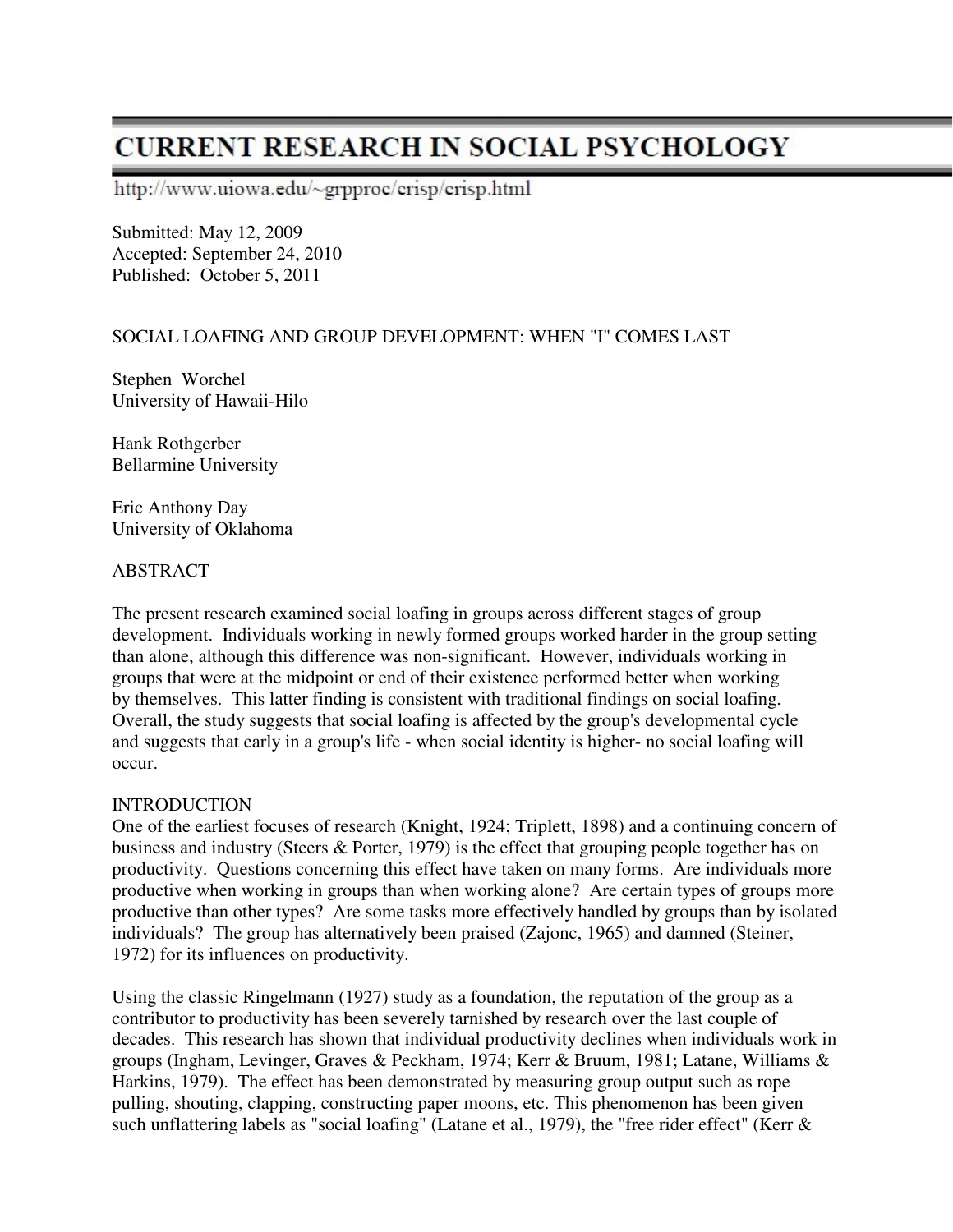Bruun, 1983) or the "sucker effect" (Kerr, 1983). Formally, social loafing is defined as "the tendency to reduce one's effort when working collectively compared with coactively on the same task (Karau & Williams, 1993, p. 683)."

The most common explanation for social loafing is that people in groups are not identifiable, or more precisely, that individual production cannot be associated with specific individuals. Responsibility is diffused as individuals "hide in the crowd" (Latane et al., 1979). In support of this position, Williams, Harkins, & Latane (1981) found that when productivity was clearly associated with individuals, social loafing was reduced. In a meta-analytic review of the social loafing literature, Karau and Williams (1993) also found that social loafing decreased when evaluation potential was constant across individual and group working conditions.

A second explanation for social loafing focuses specifically on the task. The position is that loafing occurs because people find the task unimportant, uninteresting, and uninvolving. The group offers them the opportunity to reduce their involvement in these tasks because there is little monitoring of individual efforts. Zaccaro (1984) reported that social loafing was reduced when the task was an attractive one. More directly, Brickner, Ostrom & Harkins (1986) reduced social loafing by using a task that was involving and personally relevant to group members. The reduction in loafing occurred even when individuals were not identifiable in the group. Similarly, Karau and Williams (1993) reported that social loafing was reduced when the task was of high valence.

Based on their meta-analytic review, Karau and Williams (1993) offered a new model to explain social loafing – the Collective Effort Model (CEM). CEM rests on an economic-based expectancy value theory of effort (Vroom, 1964). CEM suggests that an individual's work level is determined by the perception of the instrumentality of one's personal efforts. Individuals work to the extent that they view (1) their efforts as benefitting group performance, (2) group performance as being translated into group outcome, and (3) group outcome as resulting in individual outcome.

The studies included in Karau & Williams' (1993) meta-analysis generally involved having participants enter the lab and working on a single task as individuals and/or in a group, with characteristics of the group, task, or context being manipulated or measured. Much of the social loafing work has viewed groups as static units, and the research has concentrated on identifying a social loafing "effect" (Williams, Harkins & Latane, 1981). This research generally has involved a single measure of productivity from groups at a single point of time. Karau and Williams (1993) explicitly ackowledge this limitation by recommending that a future direction of research should be to examine the long-terms effects of working collectively. The purpose of the present paper, then, was to examine the effects of working in groups over time on social loafing.

Long-term effects are important because there is growing evidence that groups are dynamic units, and that "effects" found at one point in a group's developmental cycle may not be found at other points. For example, Gersick (1988) observed a variety of work groups over time and found group productivity was highest during the midpoint of task work. Worchel, Grossman & Coutant (1994) found that minorities were able to influence group decisions during the latter stages of group life, while these same minorities were rejected during early stages of group development.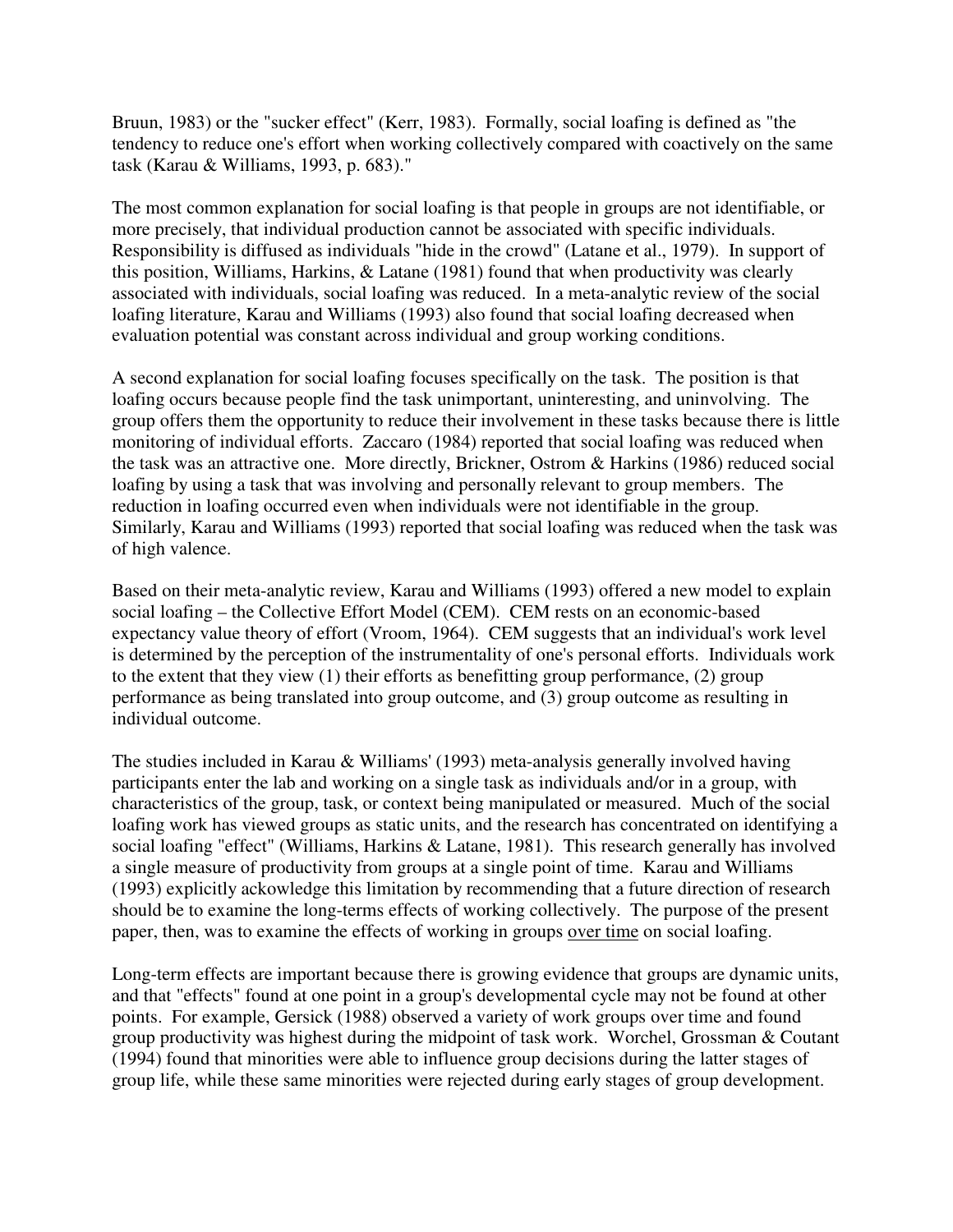These and other findings suggest that a more complete understanding of group phenomena and group dynamics will result from studying groups over an extended period of time. There have been several models (Moreland & Levine, 1988; Tuckman, 1965; Tuckman & Jensen, 1977; Worchel, Coutant-Sassic & Grossman, 1992) that suggest that groups develop through predictable stages, and that the dynamics of the group are influenced by the developmental cycle. In general, these models suggest that the initial focus of groups is on establishing a clear identity and ensuring group cohesion and uniformity. Only later do groups focus on productivity issues and meeting the needs of individual group members.

According to the model proposed by Worchel et al. (1992), groups progress through a six stage developmental process. A period of discontent and a precipitating event lead to the development of the new group. The third stage - actually the first stage for groups with prescribed membership and clear boundaries - involves group identification*.* The group becomes very concerned with drawing clear ingroup-outgroup boundaries. A central dogma or theme for the group may be established. Group norms and structure are identified, and leadership is centralized. Competition and conflict with outgroups is invited, and the group avoids opportunities to cooperate or reduce intergroup conflict. Within the group, conformity is demanded and dissent is punished. The group may demand that members demonstrate their commitment to the group through personal sacrifices or initiation rites. At the individual level, members make public demonstrations of their loyalty to the group. The group becomes an important part of the individual's identity.

As the group establishes its independent identity, attention is turned toward group productivity. Group goals and tasks are identified. Distinctions are made between members based on the ability to help the group achieve goals. Leaders become task oriented and less attention is paid to the socio-emotional climate of the group. Interaction with the outgroup becomes less antagonistic. Members realize that the group cannot exist in isolation, nor can group doctrine remain so extreme.

During the previous two stages, the focus was on the group. During the individuation stage, attention shifts to the individual group member. Individuals begin to negotiate with the group to expand task efforts to meet personal goals. Individuals demand personal recognition; equity norms are favored. Group members base their satisfaction with the group on their personal views of what they deserve from the group. Individuals, rather than the group, may recruit new members who will help the individual achieve personal goals. Cooperative interaction with outgroups is desired. Eventually, these individualistic concerns lead the group to disintegrate during the final stage of decay.

This model has been used to study diverse phenomenon such as minority influence (Worchel et al., 1994), perceptions of group homogeneity (Worchel et al., 1992), bonus preferences (Rothgerber, Worchel, Day, & Goodwin, 1995), and leadership preferences (Day, Worchel, Goodwin, Rothgerber, & Lamb, 1995), but it also has implications for social loafing. In the beginning of a group's life, when members focus on the group and having a positive social identity, group members should be motivated to work harder in a group setting and be more productive when working as a group than as individuals. Conversely, at the end of a group's life, members should be more individualistic, concerned with personal identity, and more productive when working as individuals. The traditional explanations of social loafing, reduced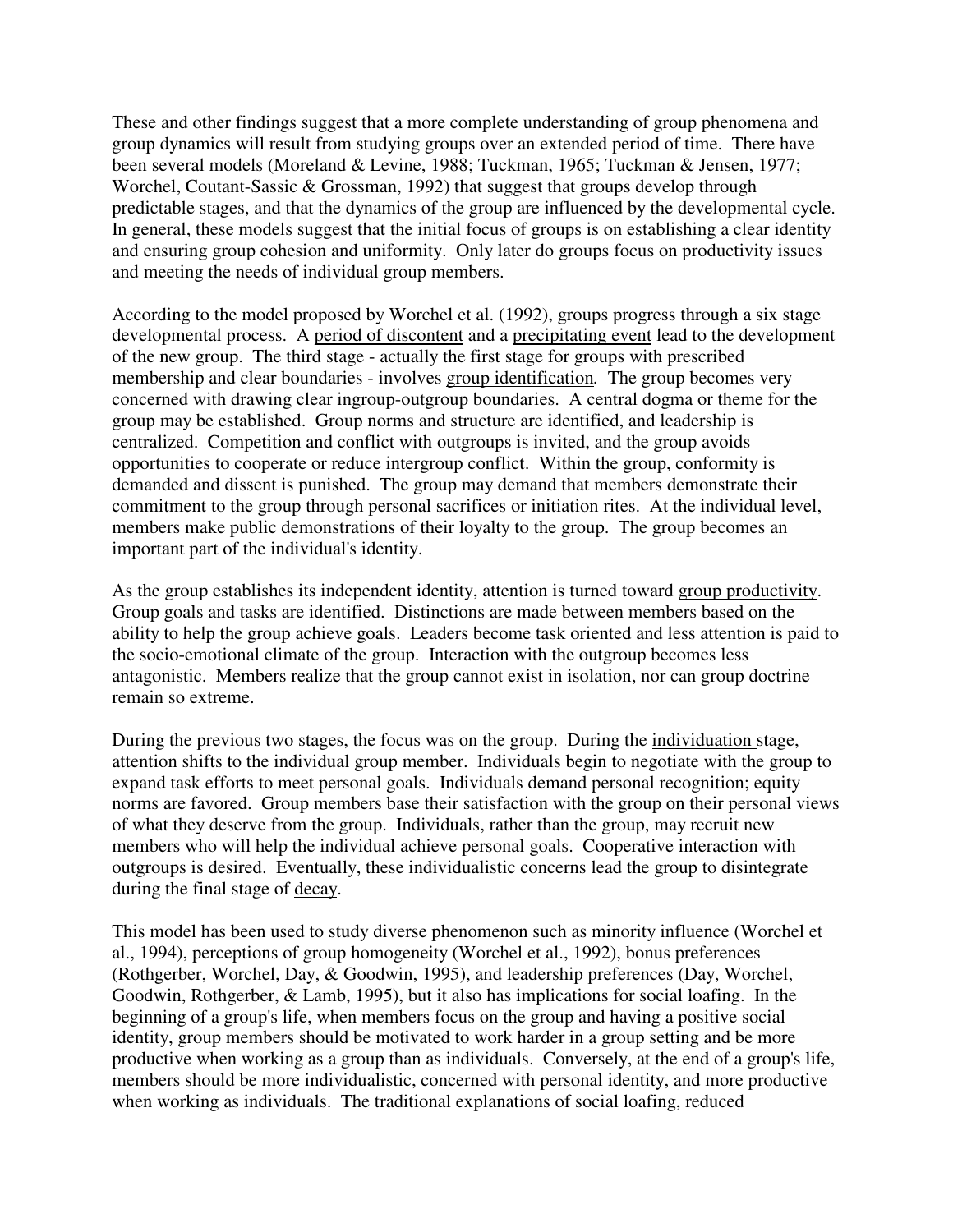identifiability and task enjoyment, however, would not predict any differences in loafing over time.

The idea that social identity and social loafing are inversely related is not original. Indeed, Worchel, Rothgerber, Day, Hart, and Butemeyer (1998) have argued that social loafing will decrease as social identity increases. This argument stems from Karau & Williams' (1993) CEM model that suggests that an individual's social identity may be enhanced to the extent that his or her group performs well. This suggests that individuals may resist the temptation to loaf when they perceive that their efforts can directly benefit the group. Worchel et al. (1998) conducted three experiments that supported the general prediction that group productivity would be enhanced (i.e. social loafing reduced) by factors that increase group categorization and the importance of the group to members' social identites.

In the first experiment, undergraduates were divided into groups of four and worked on a task that involved manually making chain links from construction paper (see method section). Individuals worked in isolation and in a group setting, the order being counterbalanced. To manipulate the likelihood of group categorization and the importance of the group to members' social identitites, subjects were placed into a group that was either referred to as a collection of individuals, a group explicitly labelled a group expecting future interaction, or a group that worked for a bonus. Consistent with previous research where individuals work as a collection of individuals, a significant loafing effect was found in the collective condition. No significant loafing resulted from the other two conditions; in fact, there was tendancy for subjects in the reward condition to work harder in the group context. It was argued that no loafing occurred in the latter two conditions because expecting future interaction and working for a reward enhanced perceptions of being in a group and the importance of group membership.

A second experiment used a similar methodology as the first except that individuals were placed into either a collective condition or into one of several interdependent groups. Results were consistent with the first experiment in that the collective condition produced more loafing than the interdependent groups presumably because the incentive (regardless of its type) served to enhance the classification of the members as an ingroup and increased the relevance of the group for the individual's social identity. Self-report measures of social identity were consistent with this explanation.

The third experiment investigated the role of social identity on social loafing in a slightly different context. Subjects worked in a group in the presence or absence of an outgroup, and they wore or did not wear a group uniform. The presence of an outgroup was expected to enhance the prominence of the ingroup in the individual's social identity. Wearing a uniform was expected to make the group more salient and enhance group categorization. The authors reasoned that the effect of enhancing group categorization on productivity would depend on whether the group was a salient component of the individual's social identity. When the group is not a salient component of an individual's social identity, then, as predicted by deindividuation (Diener, 1979), loafing will increase when group categorization is enhanced. Conversely, when the group is a salient component of an individual's social identity, then, as predicted by social identity theory (Tajfel & Turner, 1986), loafing will be attenuated when group categorization is enhanced. In support of this reasoning, subjects in the group uniform condition increased their group productivity more than those in the no group uniform condition when the outgroup was salient, whereas this effect was reversed when the outgroup was not salient.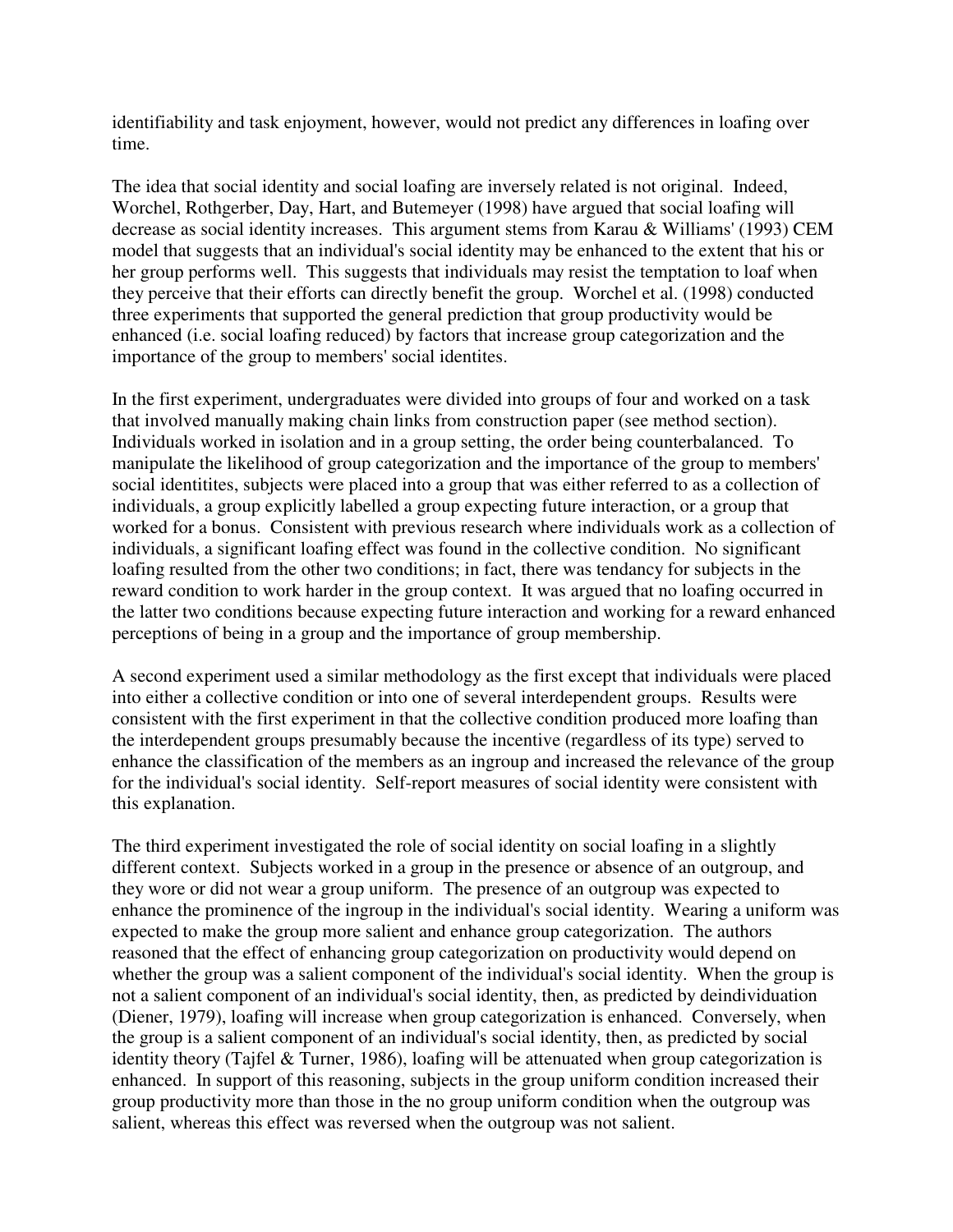Although Worchel et al. (1998) demonstrated that increasing social identity leads to a decrease in social loafing, the purpose was not to assess social loafing in a group developmental context. That is, only single measures of loafing were taken at one point in time. The purpose of the present study, then, was to examine whether social loafing varies over time in groups. In the present study, groups worked together on several tasks over three time periods. Social loafing was assessed in the beginning, middle, or end of a group's developmental cycle. It was predicted that loafing would be heightened at the end of a group's life and eliminated during the beginning of a group's life and furthermore, that social identity would decrease at the end of a group's life.

#### METHOD

#### Participants

One hundred and seventy-four undergraduates (106 males, 68 females) from the Psychology Subject pool at a Texas A&M University participated in the present study in order to achieve partial course credit in Introductory Psychology. Participants were run in groups of three; thus, a total of 58 groups participated. Although we attempted to randomly assign participants to achieve an equal number of mixed-sexed groups, subject pool policy made this difficult to accomplish. As a result, 8 groups were all-male, and 3 were all-female. Analyses indicated no significant differences for the sex composition of the groups on any of the dependent variables.

#### Procedure

The present study was conducted two groups at a time. As such, participants arrived in groups of six. After signing an informed consent form, participants were informed that, due to the recent trend in the business world to adopt team and group approaches rather than individual approaches to the design of work, the purpose of the present study was to examine various dynamics associated with work groups. Participants were then informed that for the next two hours they would be working in groups on a number of tasks designed to be analogs of tasks found in industry. Following this introduction, all six participants then worked as one group on a decision making task in which they were to imagine themselves as a group of supervisors in the trucking industry whose current task was to allocate a new truck to one of several fictional subordinates and reallocate the remaining trucks. Participants were given 10 minutes to work on this task.

After completing the decision making task, participants were randomly divided into two groups of three, given either a blue or yellow uniform, and taken to two different rooms. Participants were then given 8 minutes to complete a "group rap sheet" which required each participant to provide information about themselves regarding their major, year in school, where they were from, and things that they like to do in their spare time. Each group was also given the responsibility of originating a name for their respective group. The purpose of the group rap sheet was to give participants a chance to get to know one another and to induce feelings of being a group. The latter purpose was also the reason for assigning a group uniform which we have found to effectively induce feelings of groupness (Worchel et al., in press).

For the remainder of the study, participants remained in their assigned three-person groups and worked on three different tasks each of which took approximately 25 minutes to complete. The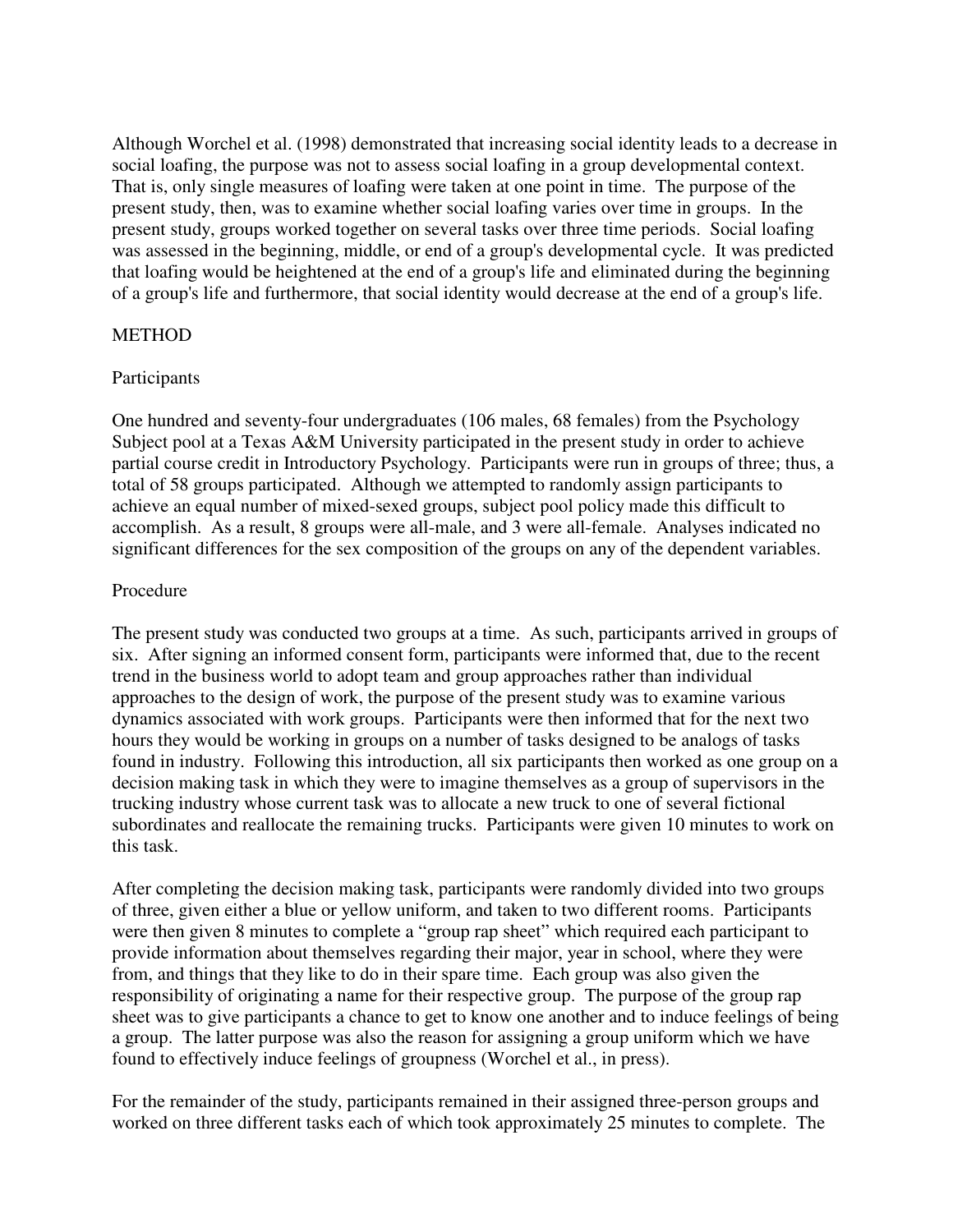three tasks were a resource allocation task, a group decision-making task, and a chain-making task. For the purposes of the present study, only the chain-making task was of interest. At this point, the experimental manipulation was executed in a simple three group between subjects design. Participants were randomly assigned to work on the chain-making task either immediately after completing the group rap sheet  $(n = 20)$ , in the middle of the time remaining in the study 25 minutes later ( $n = 20$ ), or near the end of the study 50 minutes later ( $n = 18$ ). The sequence in which the three tasks were to be completed was counterbalanced in order to control for any effects that each task may have had on the others.

At the onset of the chain-making task participants were informed that the next task would involve manual dexterity and was similar to that confronted by workers in many industrial settings. They were given an identical set of materials consisting of a stack of construction paper, a pair of scissors, a stapler, and instructions on how to construct a paper link chain. Each participant was to cut one strip of paper (1" thick) at a time off the larger sheets, curl it into a ring, and then staple it. This procedure was to be repeated so that the strips of paper would be connected to make a continuous chain. Participants were instructed not to stray from the standardized procedure. Participants were then given 4 minutes to practice making chains in order to familiarize themselves with the materials and the standard procedure.

This task was selected based on several criteria used in previous loafing research: (a) the task must be somewhat fatiguing so that there is a cost for optimal performance; (b) "effort and performance could be safely assumed to be monotonically related for the task (i.e., it was unlikely that one could 'try too hard', with an increment in effort resulting in a decrement in performance)" (Kerr, 1983, p. 822); (c) task performance must not be related to non-effort factors such as luck or insight; and (d) the task must allow performance to be measured separately for each individual in the group as well as the group as a whole.

At this point, another counterbalancing manipulation was employed. In order to control for the effects of practice and order of work, half the groups in each condition began with the members working in isolation, whereas the other half began working in the group setting. Previous research has indicated that the order in which participants work in either isolation or the group setting has no influence on the number of links produced (Worchel et al., in press). We will outline the Individual-Group order; those in the Group-Individual order simply received the instructions in reverse sequence.

Participants were informed that they would be placed in individual cubicles and that their task was to make their chain as long as possible. They should work as fast as possible but should also pay attention to the "quality" of their product. Participants were taken to individual rooms and given 8 minutes to work on the task. At the end of this time, they returned to the original room.

Here, they were informed to perform the same task in the presence of other people. Again, they were informed to work as quickly as possible without sacrificing quality. They were also informed that the situation was arranged so that no single individual's performance could be identified. In order to emphasize this point, chairs were arranged around a table with a hole in the center. Participants were to push their chains into the hole where everyone's output would be combined and collected. Partitions (15" high) on the table allowed participants to see each other's faces but did not allow them to compare output. After completing the task in the group setting, participants completed the previously described 9-item questionnaire.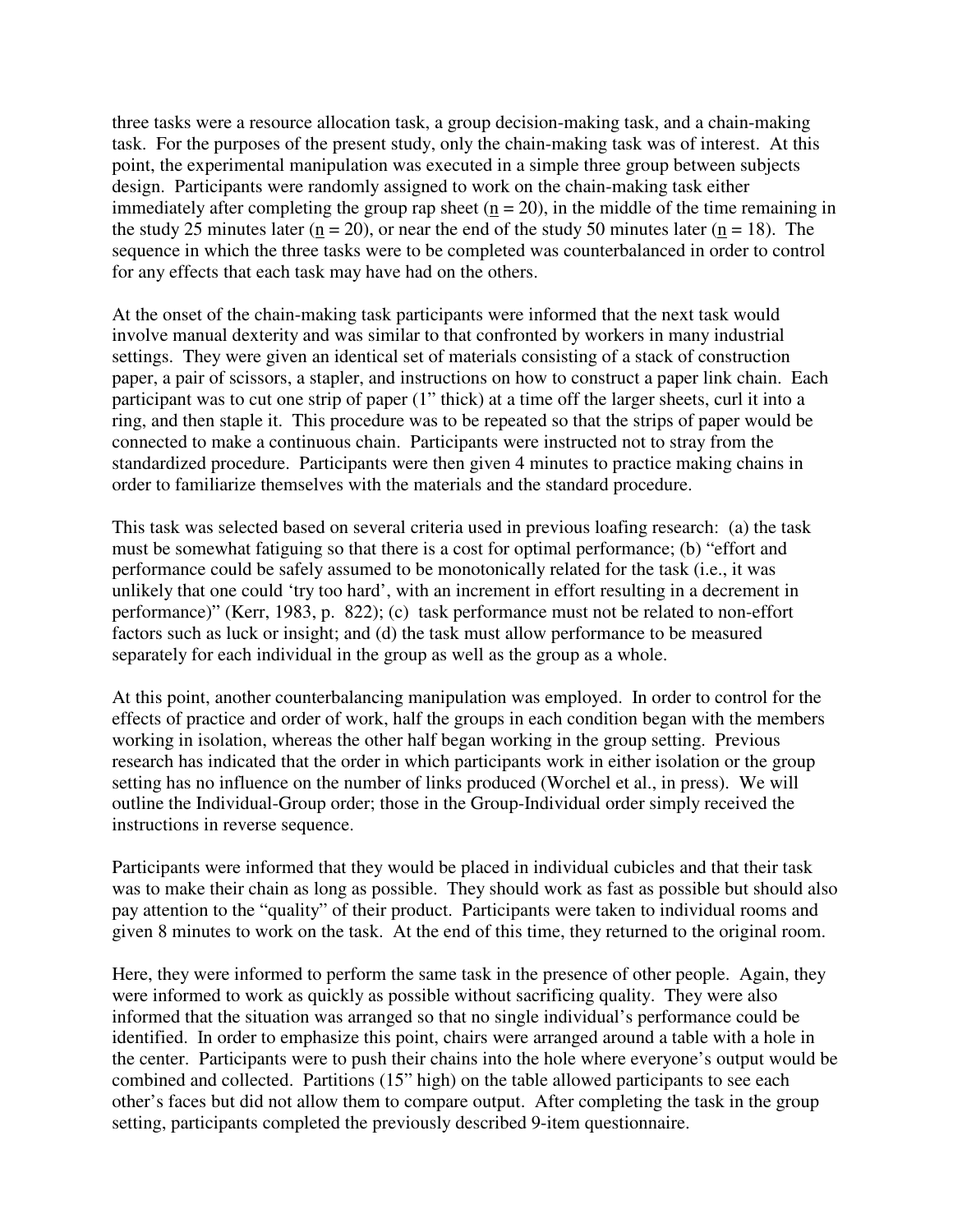After completing the chain making task in both the individual and group settings, participants continued with the rest of the study. At the end of the study, participants were debriefed and probed for suspicions. No participant guessed the true purpose of the study. The dependent measure was the number of links in the chain produced.

#### Measures

Performance was measured by comparing the number of chain links made in the individual condition compared to the group condition.

Task enjoyment, task difficulty, identifiability, and social identity were assessed with a 9-item questionnaire. For each item, participants responded on a 1 to 7 scale with the two poles labeled "very little" and "very much", respectively. Two items, "How enjoyable was the task?" and "How much fun was it working on the task?", were used to assess participants' perceptions of task enjoyment, and a coefficient alpha of .95 was obtained. The item "How difficult was the task?" was used to assess participants' perceptions of task difficulty. Two items, "How much do you think your work on the task can be identified?" and "How identifiable did you feel when working on the task?" were used to assess how identifiable participants felt within their respective groups (alpha = .73). Lastly, four items - "How much did your group's performance reflect on you personally?", "How important was it that your group do well on the task?", "How much do you want to remain a part of your group?", and "How much time did you spend thinking about your group?" - were used to assess how important their respective groups were to participants' social identity (alpha = .76).

## RESULTS

## Performance

Results of the present study were analyzed at the group level. Results of between subjects main effect analysis of variance (ANOVA) indicated no significant difference in the total number of links made between the early, middle, and later stages of group development;  $F(2, 55) = 0.33$ , p > .10. Results of a within subjects main effect ANOVA indicated a significant difference in the number of links made between the group and individual work settings;  $F(1, 55) = 5.70$ ,  $p < .05$ ,  $\underline{d}$  = -0.26. More links were made in the individual work setting - indicating an overall social loafing effect. Results also indicated a significant interaction between work setting and stage of group development;  $\underline{F}(2, 55) = 5.06$ ,  $\underline{p} < .01$ . It appears that individuals early in their group's development produced more chain links in the group setting than in the individual setting, whereas the reverse was true for individuals in the middle and later stages of their group's development.

The performance results were then analyzed to determine if the scores were different from zero change between performance in the individual setting and performance in the group setting (i.e., social loafing) within each stage of group development. As predicted, results indicated that individuals early in their group's development did not produce less links in the group setting than in the individual setting; in fact, they tended to produce more links in the group setting. However, results of a dependent t-test indicated no significant difference between performance in the individual and group settings;  $t(19) = 1.10$ ,  $p > .05$ . Individuals in the middle stage of their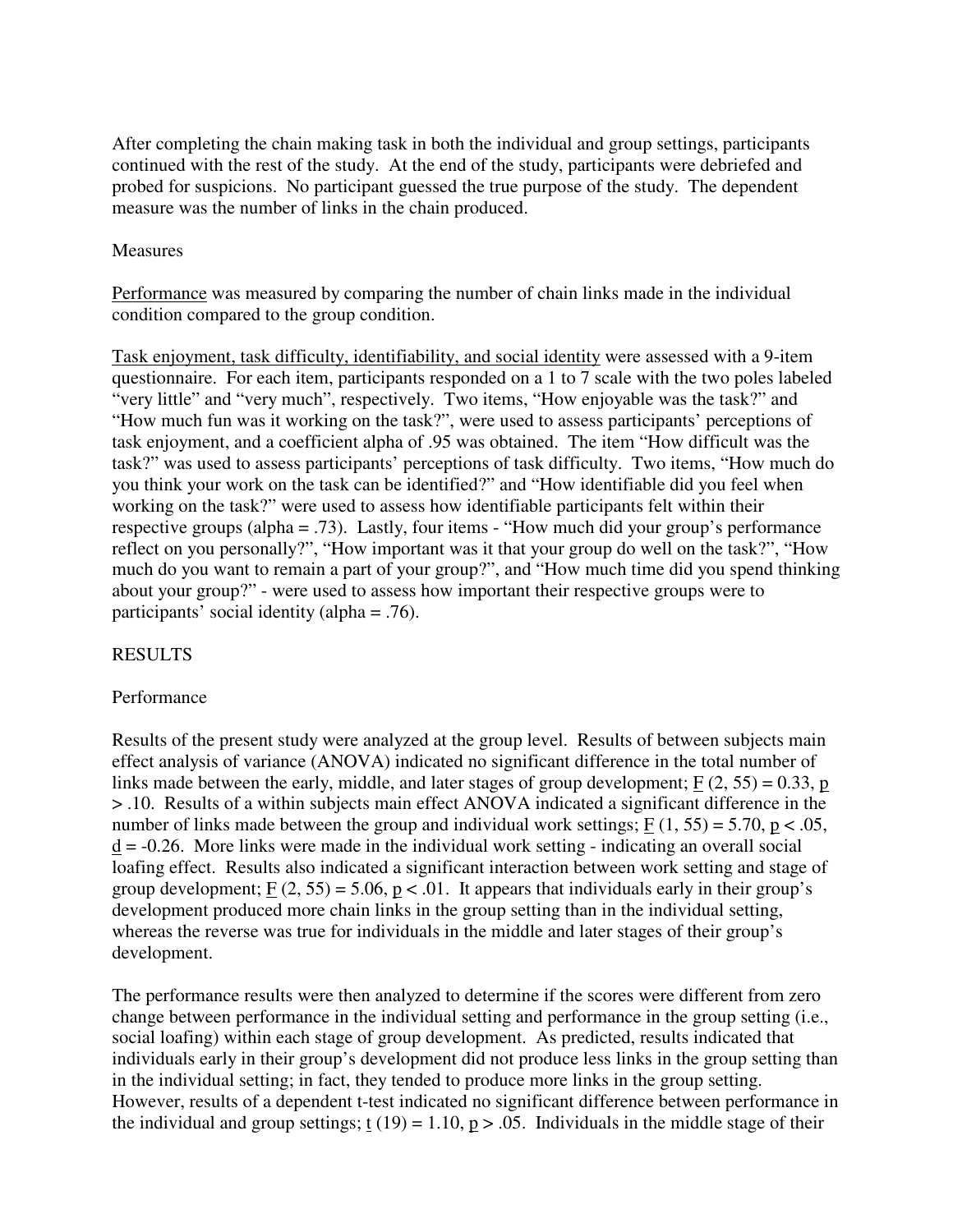group's development produced more links in the individual setting than in the group setting; t  $(19) = 2.75$ ,  $p < .02$ ,  $d = -0.35$ . As predicted, individuals in the final stages of their group's development produced more links in the individual setting than in the group setting;  $t(17) =$ 2.61,  $p < .01$ ,  $d = -0.65$ .

#### Questionnaire data

Data from the 9-item questionnaire were also analyzed at the group level. As predicted, results of a one-way between subjects ANOVA indicated no significant differences in task enjoyment (F  $(2, 55) = 1.23$ , p  $> 0.05$ ), perceptions of task difficulty (F  $(2, 55) = 0.82$ , p  $> 0.05$ ) and perceptions of identifiability (F  $(2, 55) = 0.55$ , p > .05). However, results of a planned comparison indicated that participants in the early condition ( $\underline{M} = 14.32$ ) tended to place more importance on their respective groups in terms of their social identities compared to participants in the late condition  $(M = 12.25)$ ; F  $(1, 36) = 3.21$ , p < .05, d = 0.43.

#### DISCUSSION

The performance results supported the hypothesis that significantly more social loafing would occur at the end of a group's life than in the beginning. Not only were groups in the middle and late stages of development more likely to loaf, groups in the beginning of development did not loaf at all. In fact, groups early in development produced more (albeit nonsignificant) in the group setting than as individuals. Despite the change in performance in group relative to individual settings over time, there were no reported differences in how much participants perceived themselves to be identifiable, how much they enjoyed the task, or how difficult they perceived the task to be. There were, however, significant differences in social identity over time, with the pattern of results being opposite that of the performance results. That is, in the beginning of group development when no loafing was obtained, members reported that the group was more important to their social identity than groups reported in later stages of development, when social loafing occurred. The finding that the group was more important to member's social identity early in group development supported the hypothesis derived from the model offered by Worchel et al. (1992), and the finding that social loafing was reduced when the group constituted a valued social identity was consistent with arguments offered by Worchel et al. (1998) and Karau and Williams (1993). The unique contribution of the present study that distinguishes it from Worchel et al. (in press) was that social loafing and social identity were examined from a developmental framework.

In terms of the social loafing literature, the present results support the argument that studies examining social loafing need to consider the social identity of group members (Worchel et al. (1998). Studies where random strangers or even casual acquaintances work in the lab (Latane et al., 1979; Williams et al., 1981; Kerr and Bruun, 1983) may overestimate the likelihood that social loafing occurs. Although research on minimal group formation (Tajfel, 1970; Tajfel, Billig, Bundy, & Flament, 1971) suggests that even under these conditions, the group can become a component of the individual's social identity, it should do so to a lesser extent compared to situations where group members have a shared history, a pattern of social interaction, and common goals. On the other hand, studies examining groups with a meaningful history and ones that are highly cohesive may misrepresent the magnitude of social loafing if they do not measure performance over extended periods of time.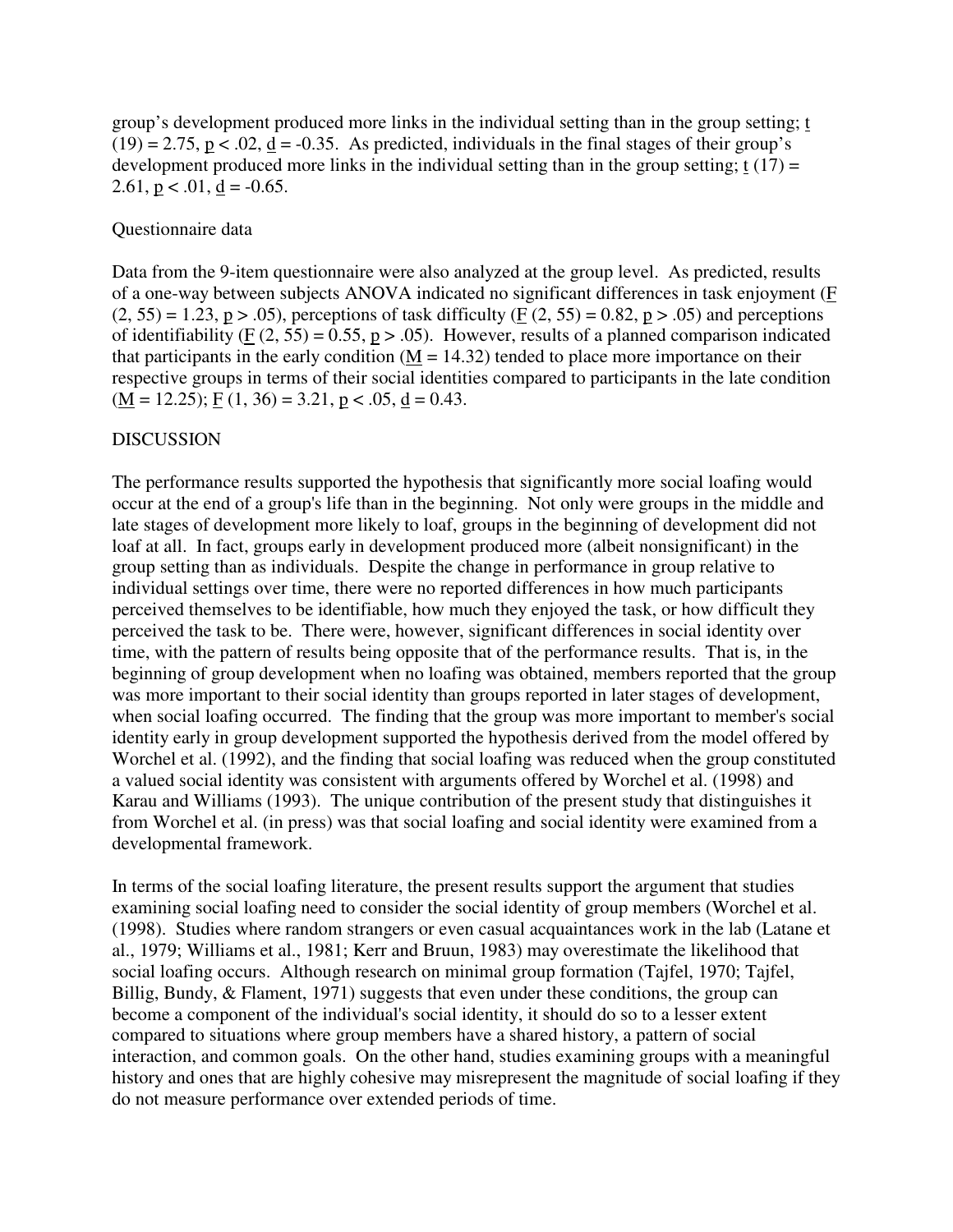From a practical standpoint, the results suggest that organizations employing groups need to be sensitive to how long the group has been working together. When a group is in the final stage of development, they may be more productive on group tasks when their individual performance is identifiable, when they are provided with information about their performance and the performance of other group members, or when the task is meaningful or interesting. These variables have all been found to reduce social loafing (Karau & Williams, 1993). However, when a group is newly formed, these same strategies may actually decrease group productivity. Parallel to research demonstrating that extrinsically motivating someone with intrinsic motivation can have negative effects on long-term motivation (Deci, 1975)), forcing a newly formed group to focus on individual inputs and individual contributions may detract from members' social identities and willingness to expend effort for the group.

A logical direction of future research, then, is to examine how group development interacts with other variables found to moderate social loafing (Karau & Williams, 1993) (e.g., evaluation potential, task valence, expectations of co-worker performance, uniqueness of individual inputs, group size, and task complexity). We suspect that when a group is in the later stages of development, they may be more productive on group tasks when their individual performance is identifiable, when they are provided with information about their performance and the performance of other group members, or when the task is made more meaningful or interesting. However, when a group is newly formed, these same strategies may force a newly formed group to focus on individual inputs and individual contributions. Consequently, these strategies may reduce the importance of the group to members' social identities and members' willingness to expend effort for the group. These manipulations may in effect, trigger the individuation that normally occurs for group members in later stages of development.

In summary, the present study indicated that social loafing is less likely to occur early in a group's development compared to later stages. Moreover, this difference in loafing as a function of group development was shown to be linked to differences in the importance of the group to individuals' social identity. Therefore, we recommend that organizations employing groups consider the influence of group development and social identity to the performance and productivity of their work groups. Lastly, we suggest that future research examine how group development interacts with other variables found to influence social loafing and how such interactions relate to the group's importance to members' social identities.

## **REFERENCES**

Brickner, M. A. , Ostrom, T. M. , & Harkins, S. G. (1986). Effects of personal involvement: Thought-provoking implications for social loafing. Journal of Personality and Social Psychology, 51, 763-769.

Day, E. A., Worchel, S., Goodwin, J., Rothgerber, H., & Lamb, D. (1995). Leadership preferences as a function of group development. Poster presented at the Society for Industrial/Organizational Psychology Annual Conference, Orlando, FL, May 19-20.

Deci, E. (1975). Intrinsic motivation. New York: Plenum Press.

Diener, E. (1979). Deindividuation: The absence of self-awareness and self-regulation in group members. In P. Paulus (Ed.), The psychology of group influence. Hillsdale, NJ: Erlbaum.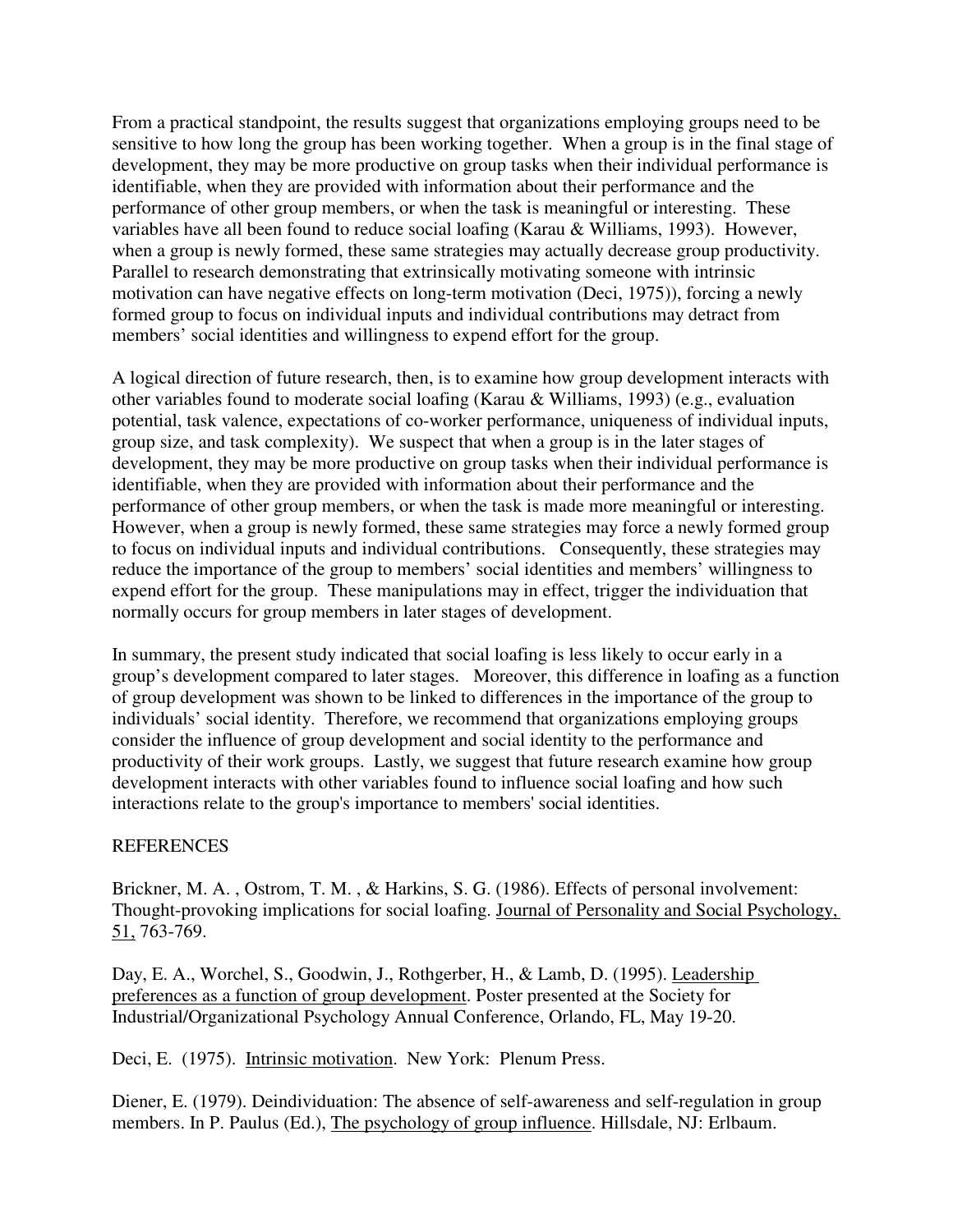Gersick, C. J. (1988). Time and transition in work teams: Toward a new model of group development. Academy of Management Journal, 31, 9-41.

Ingham, A. G., Levinger, G., Graves, J., & Peckham, V. (1974). The Ringelmann effect: Studies of group size and group performance. Journal of Experimental Social Psychology, 10, 371-384.

Karau, S. J., & Williams, K. D. (1993). Social loafing: A meta-analytic review and theoretical integration. Journal of Personality and Social Psychology, 65, 681-706.

Kerr, N. L. (1983). Motivation losses in small groups: A social dilemma analysis. Journal of Personality and Social Psychology, 45, 819-828.

Kerr, N. L., & Bruun, S. E. (1981). Ringelmann revisited: Alternative explanations for the social loafing effect. Journal of Personality and Social Psychology, 7, 224-231.

Kerr, N. L., & Bruun, S. E. (1983). Dispensability of member effort and group motivation losses: Free-rider effects. Journal of Personality and Social Psychology, 44, 78-94.

Knight, H. C. (1921). A comparison of the reliability of group and individual judgments. Unpublished master's thesis, Columbia University, New York.

Latane, B., Williams, K., & Harkins, B. (1979). Many hands make light the work: The causes and consequences of social loafing. Journal of Personality and Social Psychology, 37, 822-832.

Moreland, R. L. , & Levine, J. M. (1988). Group dynamics over time: Development and socialization in small groups. In J. E. McGrath (Ed.), The social psychology of time (pp. 151- 181). Newbury Park, CA: Sage.

Rothgerber, H., Worchel, S., Day, E. A., & Goodwin, J. (1995). Bonus preferences related to group development. Poster presented at the Society for Industrial/Organizational Psychology Annual Conference, Orlando, FL, May 19-20.

Steers, R. M., & Porter, L. W. (1979). Motivation and work behavior (2nd ed.). New York: McGraw-Hill.

Steiner, I. D. (1972). Group processes and productivity. New York: Academic Press.

Tajfel, H. (1970). Experiments in intergroup discrimination. Scientific American, 223, 96-102.

Tajfel, H., & Turner, J. C. (1986). The social identity theory of intergroup behavior. In S. Worchel & W. Austin (Eds.), The psychology of intergroup relations (pp. 7-24). Chicago: Nelson-Hall.

Tajfel, H., Billig, M. G., Bundy, R. P., & Flament, C. (1971). Social categorization and intergroup behavior. European Journal of Social Psychology, 149-178.